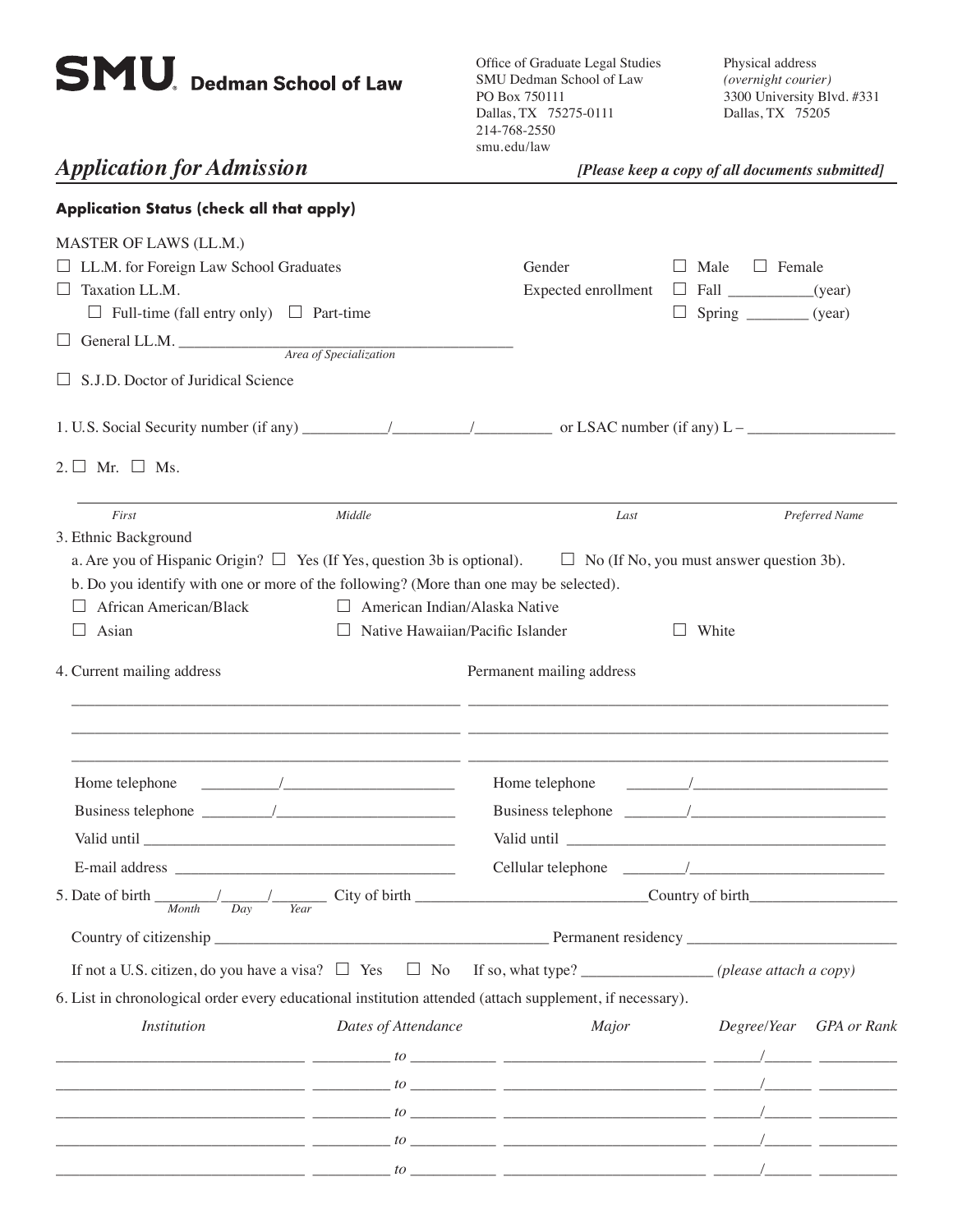|  | 7. Have you previously applied for admission to SMU Dedman School of Law?<br>If so, when? $\overline{\phantom{a}}$<br>8. Will you be applying for financial aid?                             |                                                                                                                                                                                                                                                                                                                                                            |                               | Yes<br>No |         |                |         |            |           |  |  |
|--|----------------------------------------------------------------------------------------------------------------------------------------------------------------------------------------------|------------------------------------------------------------------------------------------------------------------------------------------------------------------------------------------------------------------------------------------------------------------------------------------------------------------------------------------------------------|-------------------------------|-----------|---------|----------------|---------|------------|-----------|--|--|
|  |                                                                                                                                                                                              |                                                                                                                                                                                                                                                                                                                                                            |                               | Yes       | $\Box$  | N <sub>o</sub> |         |            |           |  |  |
|  | 9. Foreign applicants only: Do you have a sponsor?                                                                                                                                           |                                                                                                                                                                                                                                                                                                                                                            |                               | Yes       | $\perp$ | N <sub>o</sub> |         |            |           |  |  |
|  |                                                                                                                                                                                              | 10. Please list any immediate family who have attended or are attending Southern Methodist University.                                                                                                                                                                                                                                                     |                               |           |         |                |         |            |           |  |  |
|  | Name & Relationship                                                                                                                                                                          | School Attended (i.e., Law, Business, Engineering)                                                                                                                                                                                                                                                                                                         | Degree Granted/Years Attended |           |         |                |         |            |           |  |  |
|  | 11. Name, address, and telephone number of current employer:                                                                                                                                 | <u> 1989 - John Stone, amerikansk politiker (d. 1989)</u>                                                                                                                                                                                                                                                                                                  |                               |           |         |                |         |            |           |  |  |
|  | circumstances related to the event.                                                                                                                                                          | 12. If you answer yes to any of the following questions, you must attach a separate sheet giving the dates, causes, outcomes, and<br>• Were you ever dismissed, suspended, placed on academic probation, or subject to disciplinary action at<br>any college, university, professional school or law school, or are there any charges currently pending?   |                               |           |         |                | $\Box$  | Yes        | $\Box$ No |  |  |
|  | violations)?                                                                                                                                                                                 | • Have you ever been convicted (including receiving deferred adjudication or pleading nolo contendere)<br>of a criminal offense, or are there any criminal charges currently pending (other than minor traffic                                                                                                                                             |                               |           |         |                | $\perp$ | Yes        | $\Box$ No |  |  |
|  | in a court-martial proceeding?                                                                                                                                                               | • Have you ever been discharged or dismissed from the armed forces (other than honorably) or sentenced                                                                                                                                                                                                                                                     |                               |           |         |                |         | $\Box$ Yes | $\Box$ No |  |  |
|  | 13. Attach to your application the following:<br>(a) A list of any significant scholastic honors;<br>to them;<br>(c) Your work history or resume;<br>(d) A list of publications, if any, and | (b) A brief description of three principal extracurricular or community activities and the amount of time per week you devote<br>(e) A personal statement containing any information relevant to your decision to pursue graduate legal study. (General LL.M.<br>candidates must indicate a specific area of concentration and outline a course of study.) |                               |           |         |                |         |            |           |  |  |
|  | earned and class rank, if applicable.                                                                                                                                                        | 14. You must provide two recommendations, preferably one from your law school dean and one from a law professor. You must have<br>your undergraduate and law transcripts sent directly to SMU Dedman School of Law from your schools, showing your degrees                                                                                                 |                               |           |         |                |         |            |           |  |  |
|  | for any international student who so requests.                                                                                                                                               | 15. Enclose a nonrefundable application fee of \$75 (U.S. dollars). Make checks payable to SMU. The application fee will be waived                                                                                                                                                                                                                         |                               |           |         |                |         |            |           |  |  |

16. LL.M. for Foreign Law School Graduates: applicants must take the TOEFL or IELTS and have the score reported to SMU. See Application Instructions for more information.

I hereby certify that the information provided on this form and in the attached materials is true and complete. I understand that any false statement may be cause for exclusion from the SMU Dedman School of Law.

#### *Signature Date*

*Southern Methodist University (SMU) will not discriminate in any employment practice, education program, education activity, or admissions on the basis of race, color, religion, national origin, ethnicity, sex, age, disability, genetic information, or veteran status. SMU's commitment to equal opportunity includes nondiscrimination on the basis of sexual orientation, gender identity and expression. The Executive Director for Access and Equity/Title IX<sup>1</sup> Coordinator is designated to handle inquiries regarding the nondiscrimination policies, including the prohibition of sex discrimination under Title IX. The Executive Director/Title IX Coordinator may be reached at the Perkins Administration Building, Room 204, 6425 Boaz Lane, Dallas, TX 75205, 214-768-3601, accessequity@smu.edu. Inquiries regarding the application of Title IX may also be directed to the Assistant Secretary for Civil Rights of the U.S. Department of Education.*